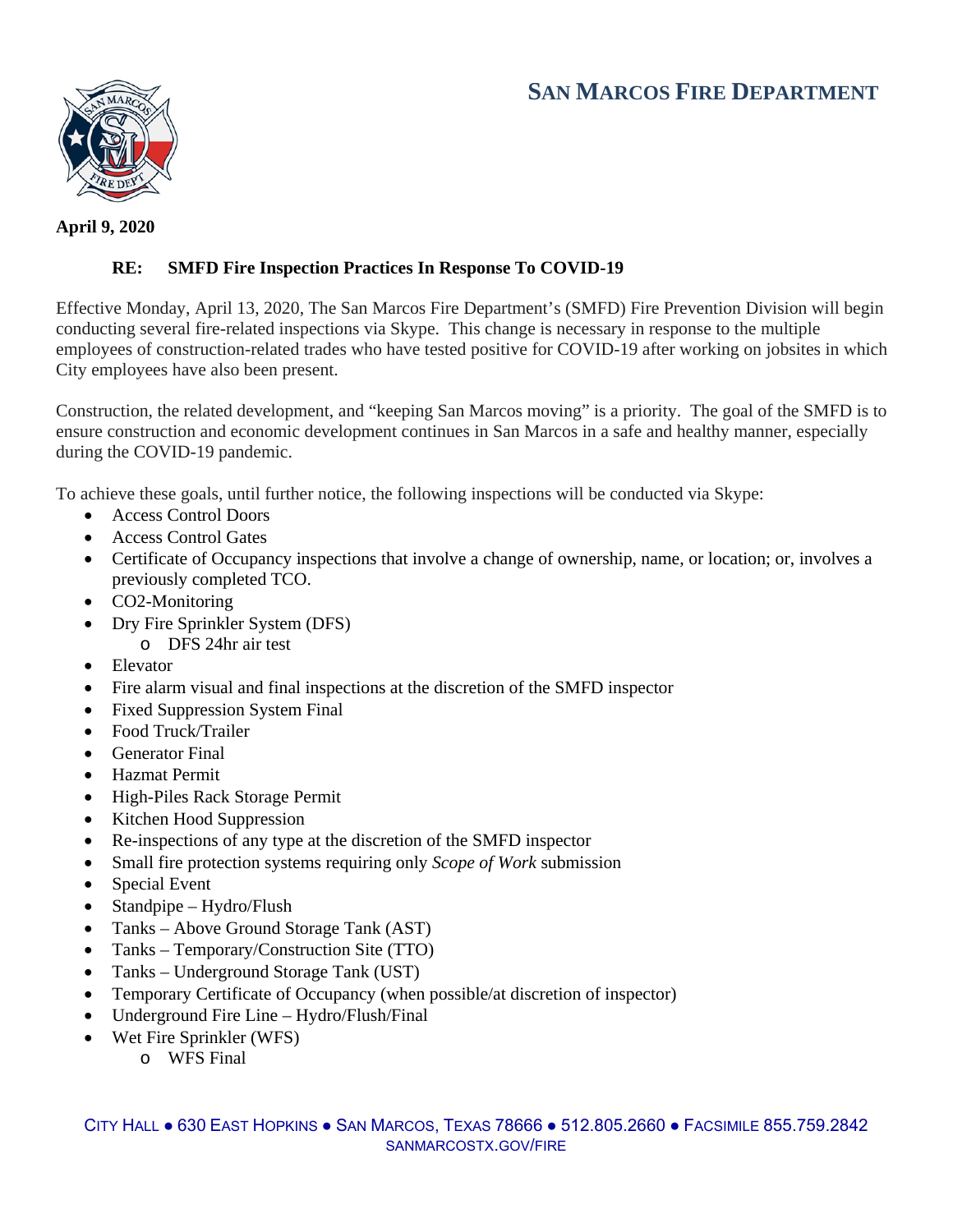SMFD Fire Prevention will only utilize Skype to conduct the inspections. This allows for one common format that is easily recorded and in which photos of the inspection can also be obtained. FaceTime, Zoom, GoToMeeting, and similar other programs will not be utilized. It is the responsibility of the permit holder or representative to make sure Skype is installed and operating on a suitable device at the permit location prior to the beginning of the scheduled inspection. At the conclusion of the inspection, an *Inspection Report* will be sent to the responsible party via e-mail.

#### **In addition to an electronic device with Skype, the party at the permit location, must also have readily available a tape measure and flashlight for all virtual inspections. Depending on the inspection, a ladder may be required.**

#### **Instructions for Skype-based inspections are attached to this notice.**

As a reminder, per the fire code, the ultimate responsibility and liability for compliance with the code rests on the property owner. If a violation is not identified during an inspection, it is still the responsibility of the property owner to comply with all provisions of the fire code.

All other inspections will be conducted on-site at the permit location. Until further notice, when the SMFD conducts inspections on-site, the following requirements will be in place:

- All persons except the SMFD inspector and the permit holder or their authorized representative who is accompanying the inspector, must vacate the entire space or floor being inspected.
- Only one person will be allowed to accompany the SMFD inspector.
- Both the inspector and the person accompanying the inspector will wear an N95 filter mask or equivalent mask.
- An *Inspection Report* will be e-mailed to the responsible party at the conclusion of the inspection. To prevent contamination of equipment, a signature will not be obtained from the responsible party. The fire code does not require a signature on an inspection report to be considered valid or an official notice of a violation.
- Failure to wear a mask or clear the building floor or required space shall result in a cancellation of the requested inspection.
- A cancelled inspection for failure of the permit holder or their representative to meet these requirements will result in a suspension of all fire-related inspections at the location until such time that all emergency orders related to COVID-19 are lifted by State, County, and local government.
- $\triangleright$  At this time, all inspections required by a State agency for licensing purposes are suspended. This is being done in accordance with Orders issued by Governor Abbott.
- $\triangleright$  All Life Safety inspections, commonly referred to as "annual inspections," have also been suspended.
- $\triangleright$  All courtesy construction inspections have been suspended. However, Fire Prevention will gladly meet with contractors via phone or Skype to assist in any manner possible.

The City of San Marcos and the SMFD are committed to providing resources and services to ensure safe and healthy construction and development continue in this time of uncertainty. As we work to achieve these goals, we ask for your compliance, patience, and partnership regarding these temporary measures.

Stay safe, Les Stephens, Fire Chief Kelly Kistner, Fire Marshal

#### CITY HALL ● 630 EAST HOPKINS ● SAN MARCOS, TEXAS 78666 ● 512.805.2660 ● FACSIMILE 855.759.2842 SANMARCOSTX.GOV/FIRE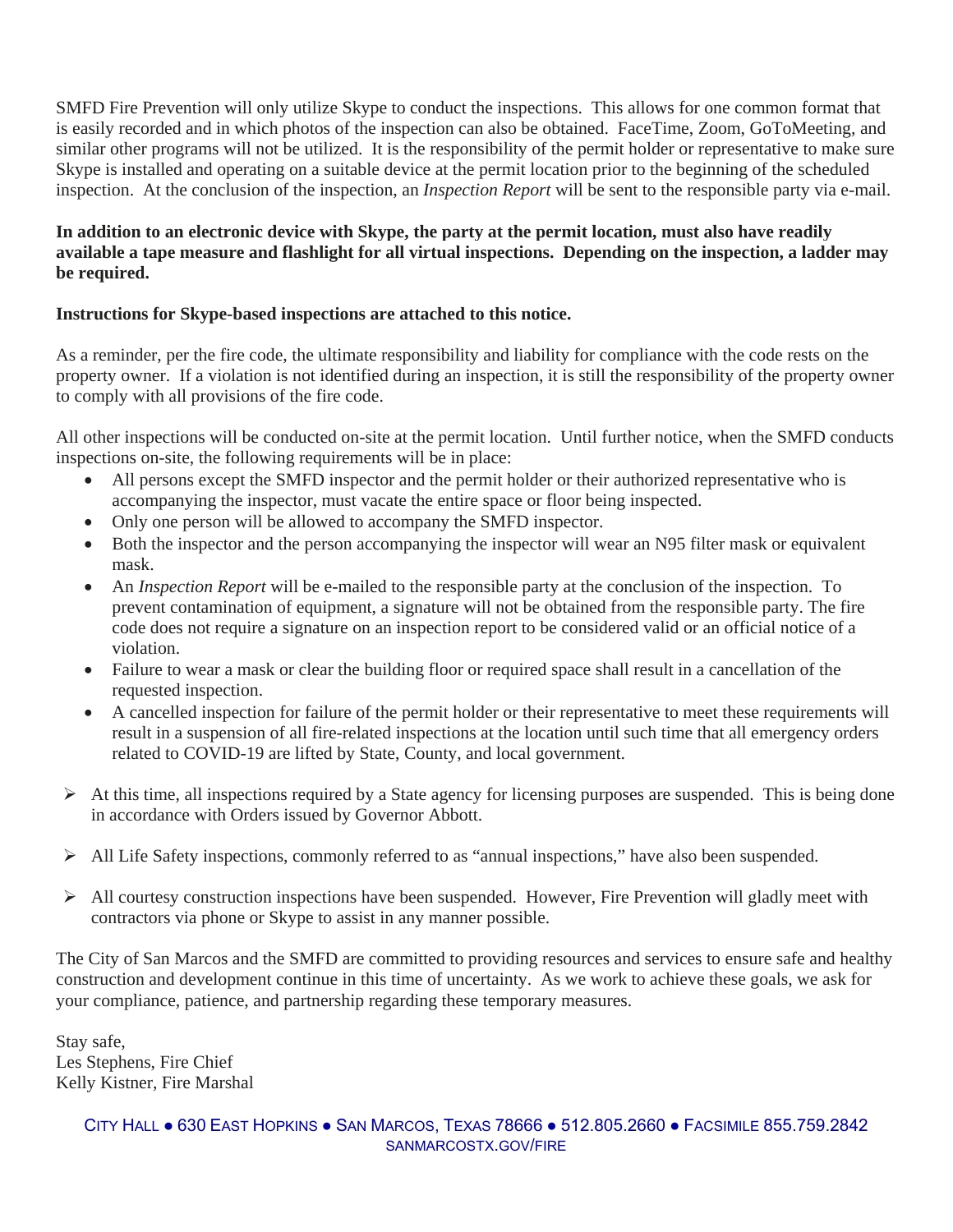

# **Remote Skype Fire Inspections**

SMFD is committed to providing a safe and healthy construction and development environment. For that reason, we are conducting many of our inspections remotely via Skype at this time.

The remote inspection process requires a video call on a 4G smartphone or tablet in order to interact with the fire inspector.

The processes for remote Skype inspections are as follows:

- a. Schedule your remote video inspection
- b. The fire inspector will initiate the Skype call to you at the time scheduled on Skype and will walk you through the video call
- c. Following the remote inspection a copy of the inspection report will be e-mailed to the person indicated in the property file.

# **Remote Skype Inspection Steps**

## **1. Schedule Remote Inspection**

## **IMPORTANT NOTES**

When providing the contact information for scheduling, be sure to use the phone number of the individual on the job site who will be working through the inspection. **If we do not have this person's phone number, we will be unable to call them and conduct your inspection**.

If the individual who will be on-site working through the inspection has a primary language other than English, please let us know when the inspection is scheduled.

 **Schedule your inspection on-line through the City permitting system as you normally would and a member of Fire Prevention will follow-up with your scheduled request.**

## **2. Prepare for Remote Video Inspection**

- a. **4G Wireless service**  Ensure inspection location and smart phone or tablet has minimum 4G connectivity. b. **Skype Account**
- An active Skype account with a Skype "name" for performing inspection.
- c. **Click here for Skype "how to" page.**
- d. **Prepare for inspection**

Prior to scheduled inspection time, ensure all necessary tools based on type of inspection are readily available. For example; tape measure, flashlight, step ladder, etc.

#### CITY HALL ● 630 EAST HOPKINS ● SAN MARCOS, TEXAS 78666 ● 512.805.2660 ● FACSIMILE 855.759.2842 SANMARCOSTX.GOV/FIRE